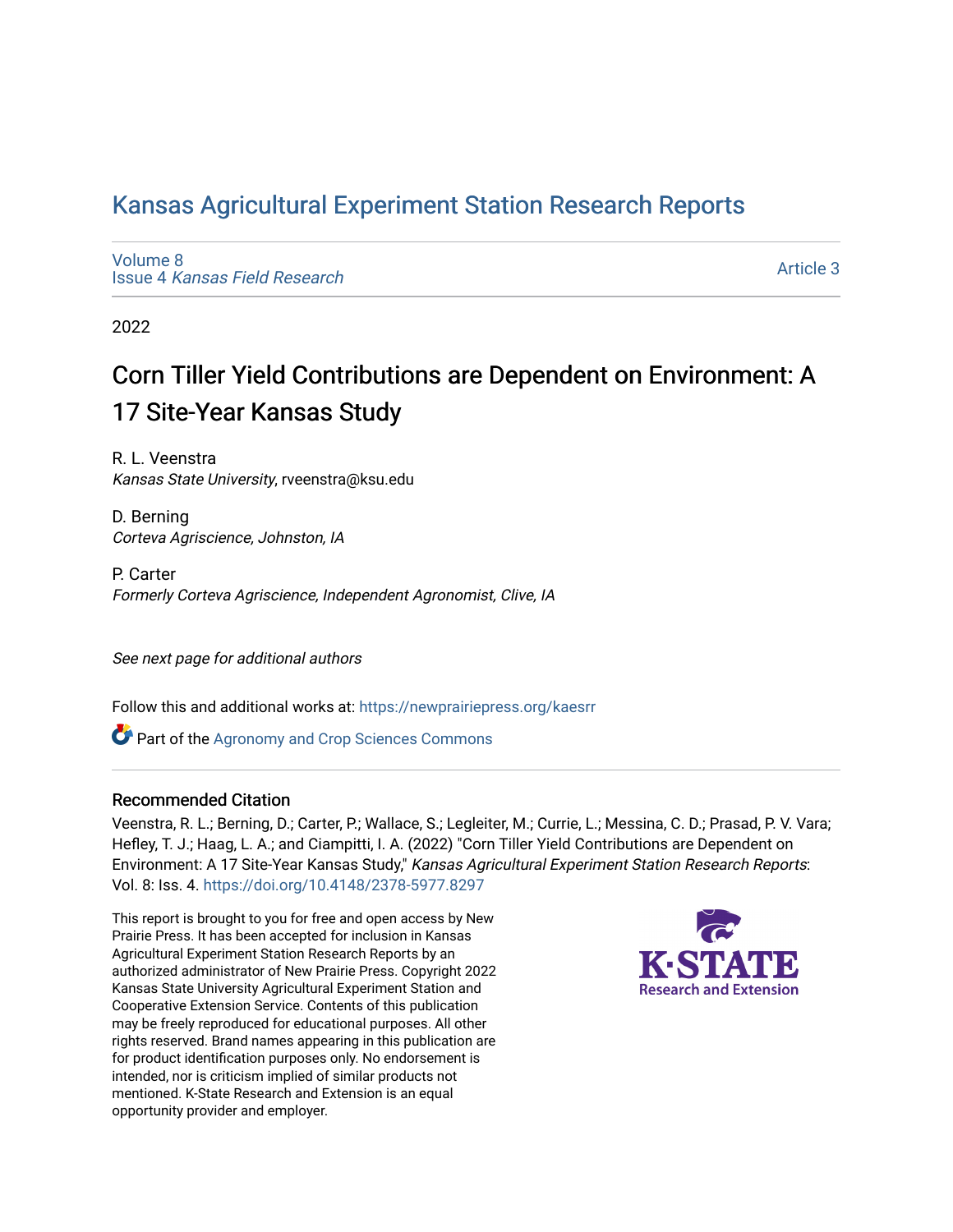## Corn Tiller Yield Contributions are Dependent on Environment: A 17 Site-Year Kansas Study

#### Abstract

Historic breeding efforts in corn (Zea mays L.) have resulted in uniform, single-stalked phenotypes with limited potential for environmental plasticity. Therefore, plant density is a critical yield component for corn, as corn is unable to successfully compensate for a deficit of plants. Other grass crop species can overcome plant density deficits via vegetative branching (tillering), but this trait is historically undesirable in corn. Improving corn flexibility across plant densities has potential benefits, particularly considering diverse yield environments and seasonal weather uncertainties due to climate change. The present study evaluated tiller presence with two hybrids in a range of plant densities across the state of Kansas to identify yield impacts and potential usefulness of this plasticity trait in corn. Tiller presence was identified as neutral or additive to final yields, but fine-tuning plant density was confirmed as key to maximizing grain yields. Tillers have potential to stabilize yields across plant densities in productive environments. This capability may offer a source of production stability for growers when deficits develop in plant density after planting.

#### Keywords

corn, tiller, yield, plant density, crop plasticity

#### Creative Commons License



This work is licensed under a [Creative Commons Attribution 4.0 License](https://creativecommons.org/licenses/by/4.0/).

#### Authors

R. L. Veenstra, D. Berning, P. Carter, S. Wallace, M. Legleiter, L. Currie, C. D. Messina, P. V. Vara Prasad, T. J. Hefley, L. A. Haag, and I. A. Ciampitti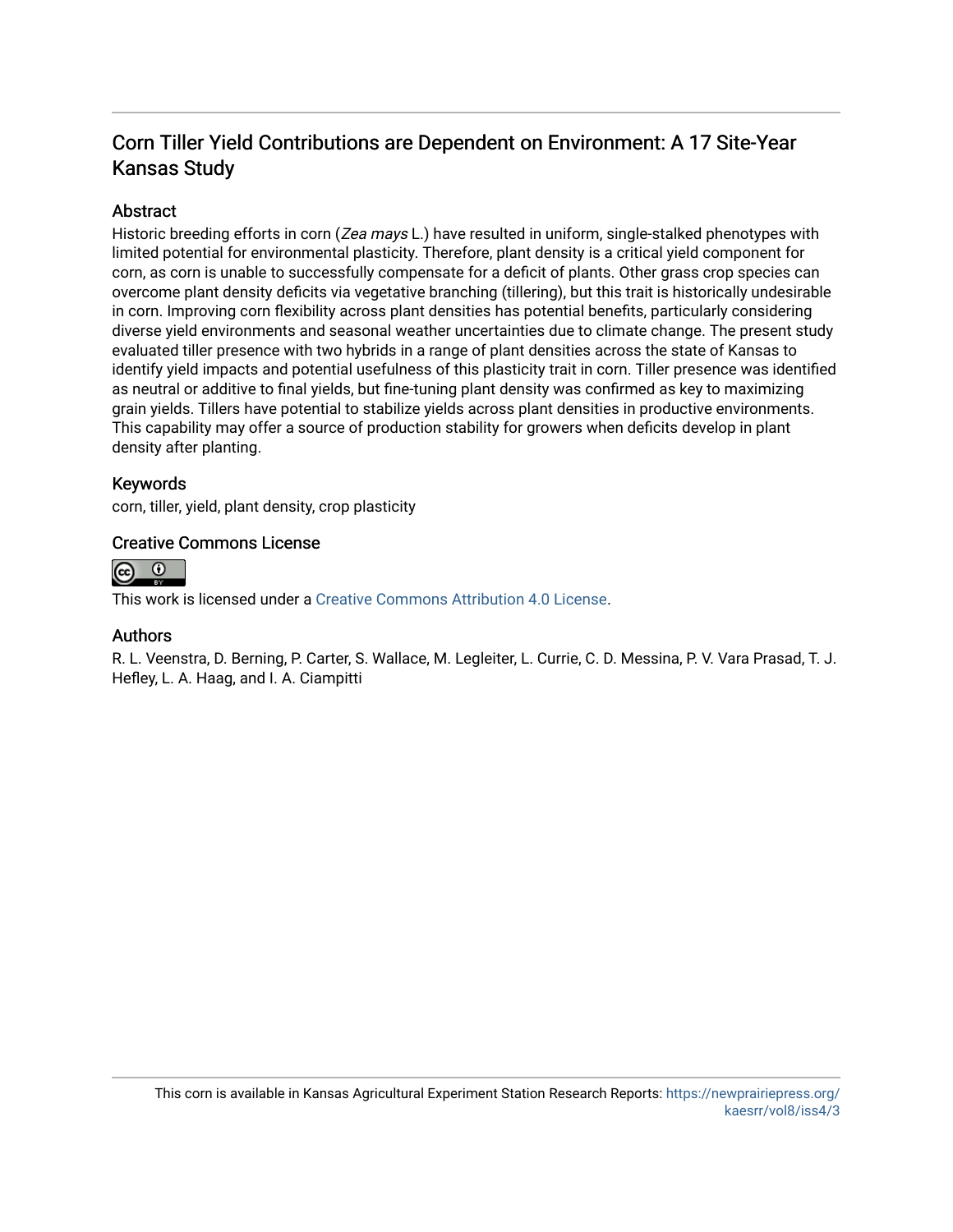



## Corn Tiller Yield Contributions are Dependent on Environment: A 17 Site-Year Kansas Study

*R.L. Veenstra, D. Berning,1 P. Carter,2 S. Wallace,3 M. Legleiter,4 L. Currie,5 C.D. Messina,6 P.V. Vara Prasad, T.J. Hefley, L.A. Haag, and I.A. Ciampitti*

#### Summary

Historic breeding efforts in corn (*Zea mays* L.) have resulted in uniform, single-stalked phenotypes with limited potential for environmental plasticity. Therefore, plant density is a critical yield component for corn, as corn is unable to successfully compensate for a deficit of plants. Other grass crop species can overcome plant density deficits via vegetative branching (tillering), but this trait is historically undesirable in corn. Improving corn flexibility across plant densities has potential benefits, particularly considering diverse yield environments and seasonal weather uncertainties due to climate change. The present study evaluated tiller presence with two hybrids in a range of plant densities across the state of Kansas to identify yield impacts and potential usefulness of this plasticity trait in corn. Tiller presence was identified as neutral or additive to final yields, but fine-tuning plant density was confirmed as key to maximizing grain yields. Tillers have potential to stabilize yields across plant densities in productive environments. This capability may offer a source of production stability for growers when deficits develop in plant density after planting.

## Introduction

Plant density is a management strategy to optimize the balance between crop needs and resource availability (Laitinen and Nikoloski, 2019). Specifically in corn (*Zea mays* L.), optimal plant density has historically increased as a key driver of modern yield gains (Duvick et al., 2004). Crop plasticity, the ability of a genotype to express alternative phenotypes and adapt to contrasting environmental scenarios, is marginal in corn compared to other cultivated crops. Due to this comparatively lower plasticity, corn yields are notably dependent on plant density. This attribute is less desirable in challenging or otherwise unpredictable growing conditions (Mylonas et al., 2020).

<sup>&</sup>lt;sup>1</sup> Corteva Agriscience, Johnston, IA.

<sup>2</sup> Formerly Corteva Agriscience, Independent Agronomist, Clive, IA.

<sup>&</sup>lt;sup>3</sup> Corteva Agriscience, Lubbock, TX.

<sup>4</sup> Corteva Agriscience, Wamego, KS.

<sup>5</sup> Corteva Agriscience, Garden City, KS.

<sup>6</sup> University of Florida, Gainesville, FL.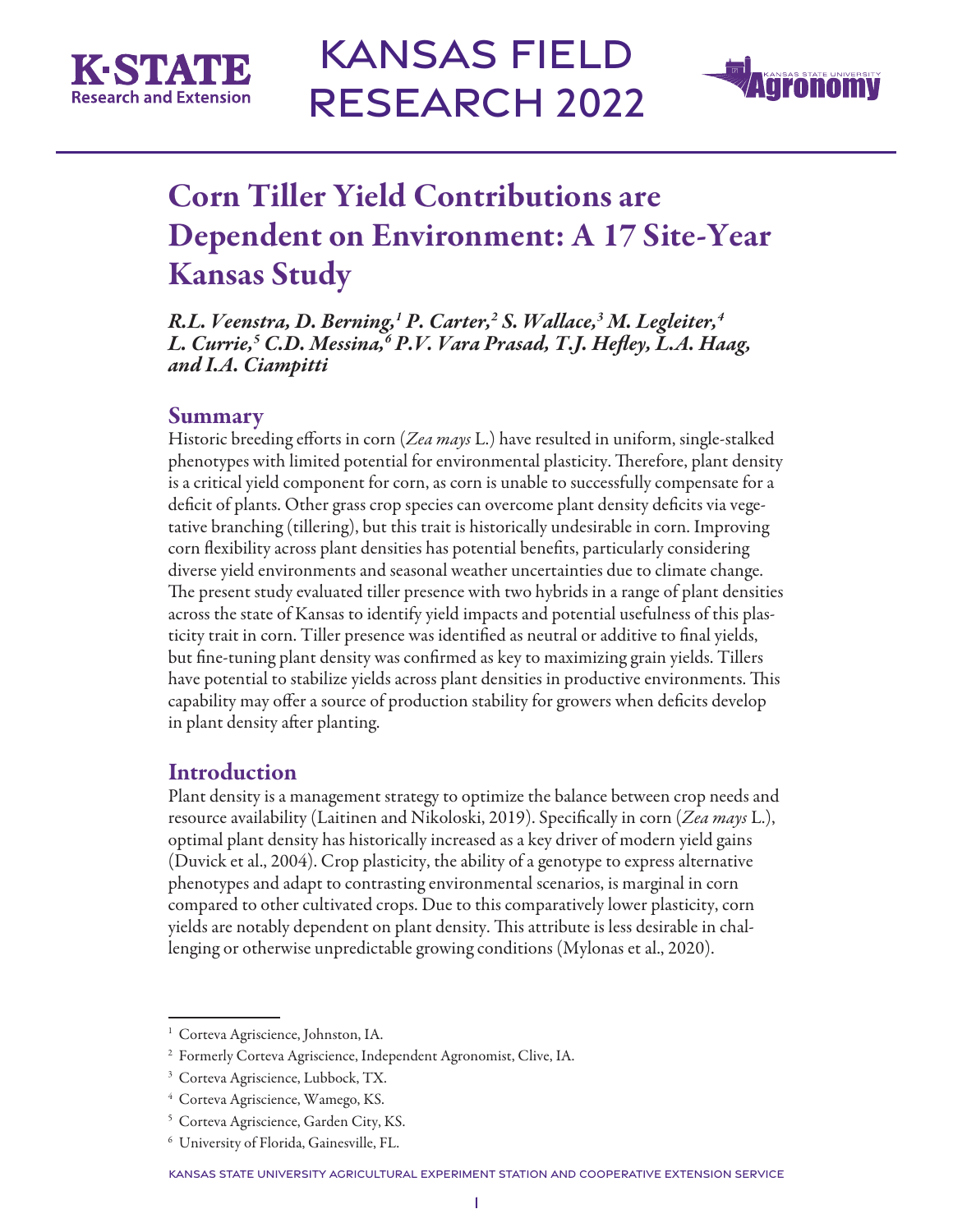Corn adjusts its final grain production via yield components (namely ears per area, kernels per ear, and weight per kernel). The corn yield component most easily altered via management practices is ears per area, which is adapted with plant density and prolific (multi-eared) hybrid selection. Other Poacea species, such as wheat (*Triticum aestivum* L.) and grain sorghum (*Sorghum bicolor* L. Moench), increase the number of inflorescences per area by producing additional vegetative shoots (tillers). Although genetically different from its more grass-like ancestor (*Zea mays* ssp. *parviglumis*), corn remains capable of producing tillers. This trait is often suppressed in modern hybrids (Moulia et al., 1999). Corn tillers that do appear may remain vegetative, produce harvestable grain, or develop abnormal inflorescences without harvestable grain ("tassel ears"). Due to these unpredictable, undesirable outcomes, corn tillers have been historically associated with yield reductions. For this reason, corn tillers are commonly referred to as "suckers" (Jenkins, 1941).

Growers commonly voice concerns about tiller presence in corn fields, and conclusive evidence on tillering impacts (particularly in Kansas) is lacking. Therefore, this multiseason study sought to understand 1) the impact of tiller expression on yield in varying environments, and 2) the potential of tillers as a plasticity trait in Kansas environments.

### Procedures

Data presented in this report were collected during a multi-year statewide study (2019- 2021). Location characterizations are provided in Table 1.

Twelve site-years were established with a split-split-plot design, evaluating three factors: whole plot of planting density with three levels (10000, 17000, and 24000 plants/a), sub-plot of hybrid with two levels (P0805AM and P0657AM), and sub-sub-plot of tiller presence with two levels (removal at the V10 [tenth-leaf; Ritchie et al., 1997] development stage [TR], or intact throughout the season [TI]; Table 1). The remaining five site-years were established without the tiller presence factor (Table 1). In total, seventeen site-years were evaluated with at least three replications each.

Grain yields were harvested from the two central plot rows and adjusted to 15.5% standard grain moisture. Sites were clustered into three yield environments (low-, moderate-, and high-yielding; LYE, MYE, and HYE respectively) via a k-means algorithm. A linear mixed effects model was fit with grain yield as the response considering 1) fixed effects of treatment factors interacting with yield environment, and 2) random effects of site-year and design factors. The fitted model was subjected to a 3-way analysis of variance (ANOVA) and subsequent means comparison (Tukey method). A second linear mixed effects model was fit with grain yield as the response considering 1) fixed effects of observed plant density, observed tiller density, and interactions with yield environment; and 2) random effects of site-year and design factors. Predictions were generated with model coefficients based on the range of density observations across trials. All analyses and figures were generated with the R software (R Core Team, 2021).

#### Results

The ANOVA results for the treatment factor model are shown in Table 2. The interaction of yield environment with both plant density ( $P \le 0.001$ ) and tiller presence ( $P \le$ 0.01) impacted final yields. Subsequent means comparisons are shown by yield environment in Figure 1. Plant density thresholds for grain yields within the evaluated ranges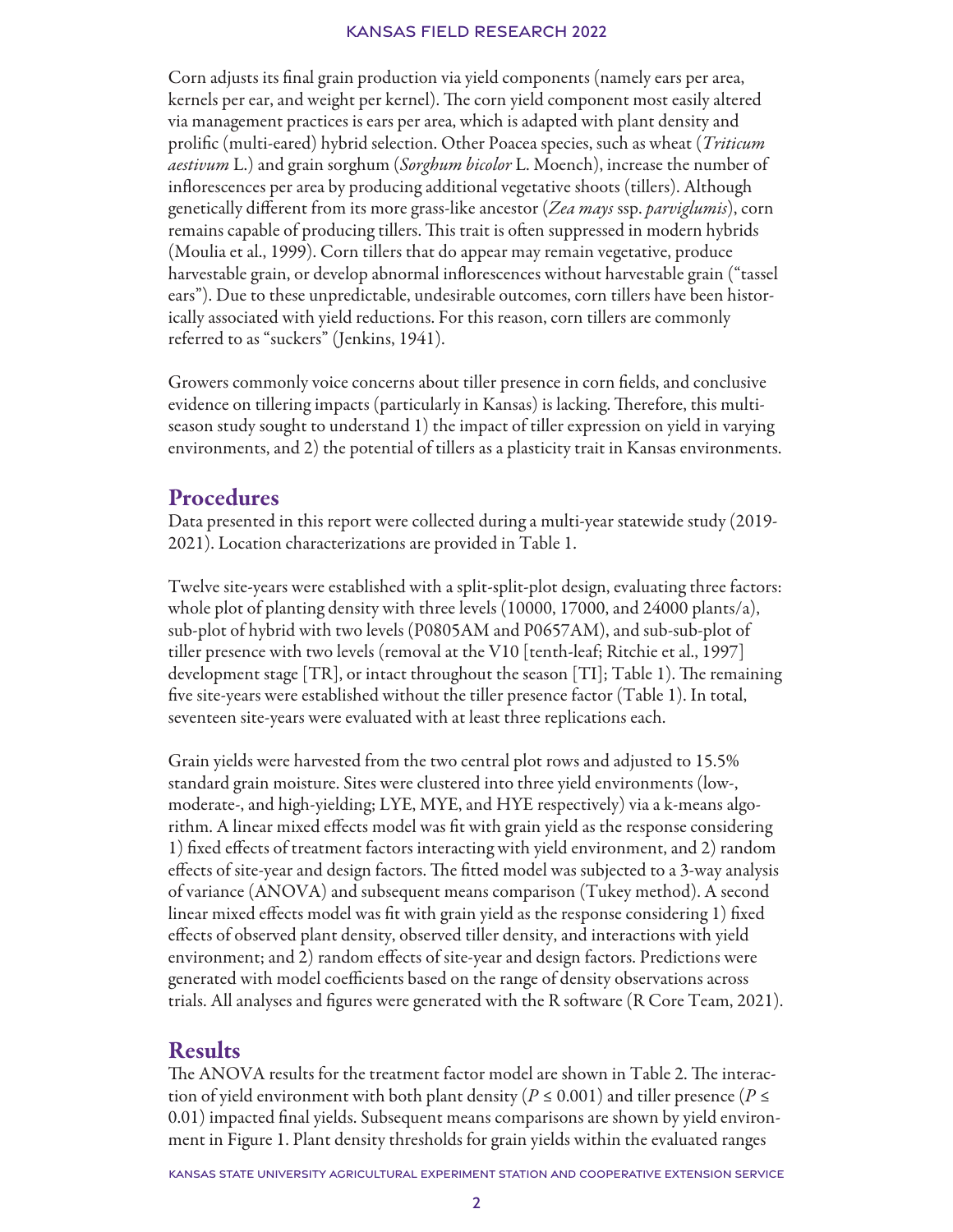were 10,000 plants/a in the LYE, 17,000 plants/a in the MYE, and 24,000 plants/a in the HYE. Tiller presence did not reduce yields in any environment, instead tillers increased the overall yields in the HYE.

The ANOVA results for the observational analysis are shown in Table 2. The interaction of yield environment with both observed plant density and observed tiller density impacted yield predictions, in addition to the triple interaction of environment and observed densities (all significant at  $P \leq 0.001$ ). Plotted predictions are shown by yield environment in Figure 2. Overall yields both with and without tillers were stable across observed plant densities in the LYE. Overall yields were more stable with greater tiller densities across observed plant densities in the MYE and HYE. Regardless of yield environment, greatest yields were realized when plant density was optimized, minimizing tiller expression.

The results of this study support the hypotheses that 1) tiller presence alone does not reduce corn yields across environments; and 2) tillers are an indication of plant density deficits but can be useful in stabilizing these deficits in productive environments. Additional information on this study can be found in Veenstra et al. (2021).

### References

- Duvick, D. N., Smith, J. S. C., & Cooper, M. (2004). Long-term selection in a commercial hybrid maize breeding program. In *Plant Breeding Reviews* (pp. 109–151). John Wiley & Sons, Inc. *<https://doi.org/10.1002/9780470650288.ch4>*.
- Jenkins, M. T. (1941). Influence of climate and weather on growth of corn. In *Yearbook of Agriculture*. United States Department of Agriculture.
- Laitinen, R. A. E., & Nikoloski, Z. (2019). Genetic basis of plasticity in plants. *Journal of Experimental Botany*, *70*(3), 739–745. *<https://doi.org/10.1093/jxb/ery404>*.
- Moulia, B., Loup, C., Chartier, M., Allirand, J. M., & Edelin, C. (1999). Dynamics of architectural development of isolated plants of maize (*Zea mays* L.), in a non-limiting environment: The branching potential of modern maize. *Annals of Botany*, *84*(5), 645–656. *<https://doi.org/10.1006/anbo.1999.0960>*.
- Mylonas, I., Sinapidou, E., Remountakis, E., Sistanis, I., Pankou, C., Ninou, E., Papadopoulos, I., Papathanasiou, F., Lithourgidis, A., Gekas, F., Dordas, C., Tzantarmas, C., Kargiotidou, A., Tokamani, M., Sandaltzopoulos, R., & Tokatlidis, I. S. (2020). Improved plant yield efficiency alleviates the erratic optimum density in maize. *Agronomy Journal*, *112*(3), 1690–1701. *<https://doi.org/10.1002/agj2.20187>*.
- R Core Team. (2021). *R: a language and environment for statistical computing*. *[https://](https://www.r-project.org/) [www.r-project.org/](https://www.r-project.org/)*.
- Ritchie, S. W., Hanway, J. J., & Benson, G. O. (1997). How a corn plant develops. *Iowa State University Coop. Ext. Serv.*, *48*.
- Veenstra, R. L., Messina, C. D., Berning, D., Haag, L. A., Carter, P., Hefley, T. J., Prasad, P. V. V., & Ciampitti, I. A. (2021). Effect of tillers on corn yield: Exploring trait plasticity potential in unpredictable environments. *Crop Science*, *61*(5), 3660– 3674. *https://doi.org/10.1002/csc2.20576*.

Kansas State University Agricultural Experiment Station and Cooperative Extension Service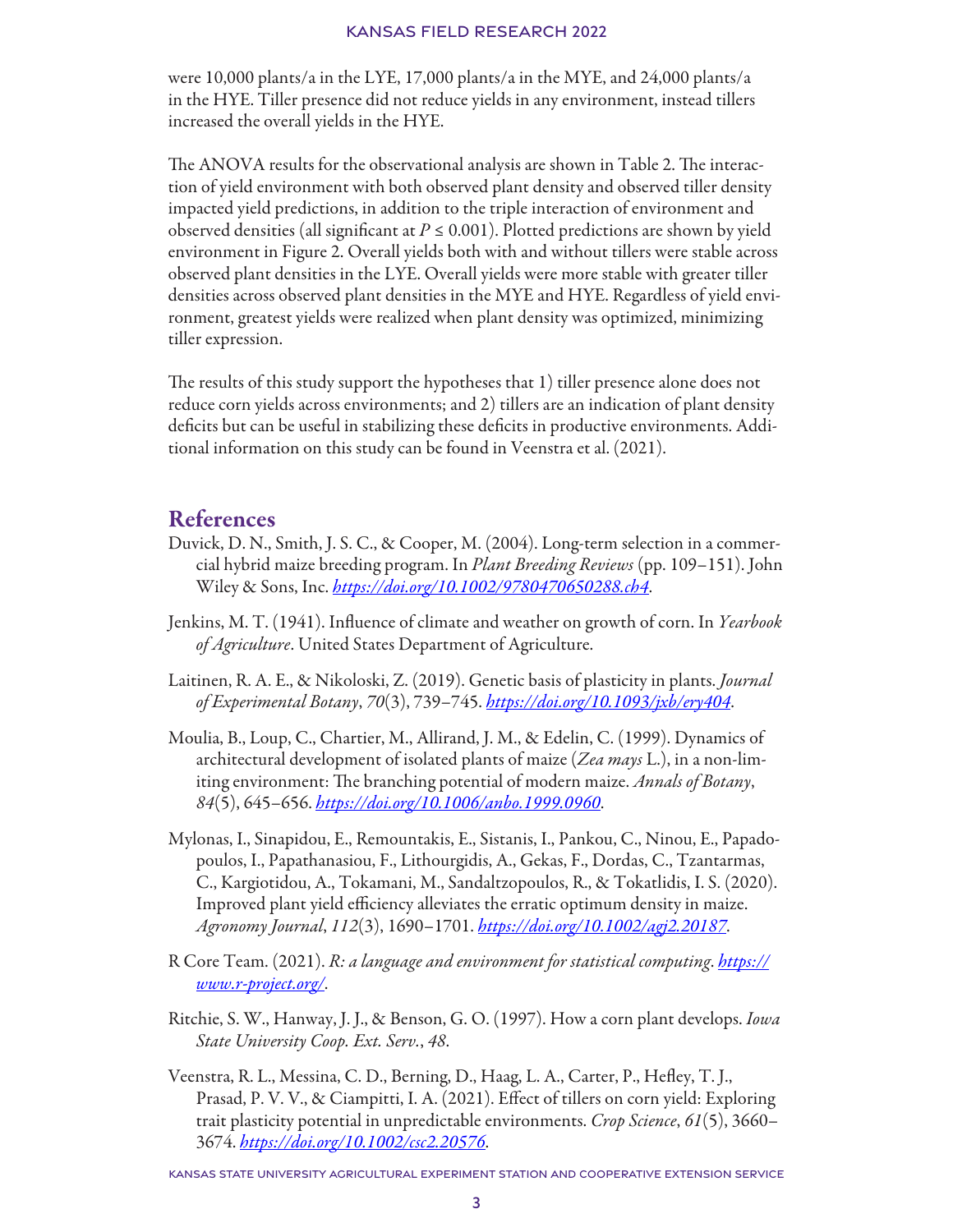|                                     |               |                        | Treatment                      |                  |       |         |            |           |                 |
|-------------------------------------|---------------|------------------------|--------------------------------|------------------|-------|---------|------------|-----------|-----------------|
| Site-year                           | Latitude      | Longitude              | structure                      | pH               | OM    | $NO3-N$ | $NH_{4}-N$ | ${\bf P}$ | Soil texture    |
|                                     | $\mathcal{N}$ | $\mathcal{C}^{\infty}$ |                                | H <sub>2</sub> 0 | % LOI | ppm     | ppm        | Mehlich,  |                 |
|                                     |               |                        |                                |                  |       |         |            | ppm       |                 |
| Manhattan 19 $_{\textrm{\tiny{L}}}$ | 39.14         | 96.64                  | $D \times G \times P$          | 6.3              | 1.0   | 1.8     | 1.3        | 37.5      | Sandy Loam      |
| Garden City 19 M                    | 37.83         | 100.86                 | $D \uparrow \times G \times P$ | 6.6              | 1.0   | 2.0     | 0.0        | 42.0      | Sandy Loam      |
| Goodland 19 $_H$                    | 39.25         | 101.78                 | $D \dagger \times G \times P$  | 6.5              | 2.7   | 26.8    | 2.1        | 52.1      | Silt Loam       |
| Keats 20 $_{\rm H}$                 | 39.23         | 96.72                  | $D \times G \times P$          | 7.0              | 4.5   | 18.0    | 4.1        | 118.0     | Silty Clay Loam |
| Buhler 20 $_{\textrm{M}}$           | 38.14         | 97.73                  | $D \times G$                   | 6.4              | 2.9   | 17.9    | 4.8        | 24.0      | Silty Clay Loam |
| Greensburg 20 $_H$                  | 37.58         | 99.37                  | $D \times G$                   | 5.4              | 2.6   | 37.1    | 13.6       | 84.9      | Clay Loam       |
| Garden City 20 H                    | 37.83         | 100.86                 | $D \times G \times P$          | 5.2              | 1.6   | 18.4    | 10.7       | 55.0      | Sandy Loam      |
| Goodland 20 $_{\rm H}$              | 39.25         | 101.78                 | $D \times G \times P$          | 5.8              | 3.8   | 36.9    | 17.9       | 106.0     | Silt Loam       |
| Colby A 20 $_{\rm M}$               | 39.39         | 101.06                 | $D \times G \times P$          | 5.4              | 3.3   | 19.9    | 4.3        | 70.0      | Silt Loam       |
| Colby B 20 $_1$                     | 39.38         | 101.06                 | $D \times G \times P$          | 6.5              | 3.2   | 43.5    | 36.4       | 31.0      | Silt Loam       |
| Keats 21 $_H$                       | 39.23         | 96.72                  | $D \times G \times P$          | 6.6              | 6.2   | 23.3    | 12.7       | 106.4     | Silt Loam       |
| Buhler 21 $_{\textrm{M}}$           | 38.14         | 97.73                  | $D \times G$                   | 6.3              | 2.6   | 11.7    | 7.8        | 13.3      | Silt Loam       |
| Greensburg 21 $_{\rm M}$            | 37.58         | 99.37                  | $D \times G$                   | 5.6              | 2.3   | 33.4    | 7.4        | 68.8      | Loam            |
| Selkirk 21 $_{\rm H}$               | 38.70         | 101.54                 | $D \times G$                   | 7.9              | 2.7   | 14.0    | 5.8        | 90.9      | Loam            |
| Garden City 21                      | 37.83         | 100.86                 | $D \times G \times P$          | 5.5              | 1.6   | 14.2    | 5.2        | 52.1      | Sandy Loam      |
| Goodland 21 $_{\rm H}$              | 39.25         | 101.78                 | $D \times G \times P$          | 6.5              | 2.9   | 36.9    | 11.1       | 65.4      | Loam            |
| Colby A 21                          | 39.39         | 101.06                 | $D \times G \times P$          | 7.1              | 2.9   | 23.8    | 7.1        | 93.0      | Clay Loam       |

#### Table 1. Site-year characterizations

Site-year identifiers with year (2019-2021) and yield environment (L-low, M-moderate, H-high); trial coordinates (°N and °W); treatment structure (D, plant density; G, genotype; P, tiller presence); and soil characterization [pH, organic matter (OM – loss on ignition (LOI)), nitrate concentration (NO<sub>3</sub>-N), ammonium concentration (NH<sub>4</sub>-N), phosphorus (P – Mehlich), and soil texture].

† Missing one level of designated treatment factor.

#### Table 2. Analysis of variance results for grain yield

| Model              | Source                                                | df | Residual df | F value | P-value |
|--------------------|-------------------------------------------------------|----|-------------|---------|---------|
| Treatment factors  | Environment $(E) \times$ Plant density $(D)$          | 9  | 51.43       | 165.84  | ***     |
|                    | $E \times$ Genotype $(G)$                             | 3  | 248.00      | 0.34    | ns      |
|                    | $E \times$ Tiller presence (P)                        |    | 186.00      | 4.92    | $**$    |
|                    | $E \times D \times G$                                 | 6  | 248.00      | 1.35    | ns      |
|                    | $E \times D \times P$                                 | 6  | 186.00      | 1.96    | ns      |
|                    | $E \times G \times P$                                 | 3  | 186.00      | 1.68    | ns      |
|                    | $E \times D \times G \times P$                        | 6  | 186.00      | 0.71    | ns      |
|                    | Marginal $R^2 = 0.80$ , Conditional $R^2 = 0.88$      |    |             |         |         |
| Field observations | Environment $(E) \times$ Observed plant density $(M)$ | 3  | 56.32       | 132.09  | ***     |
|                    | $E \times$ Observed tiller density (T)                | 3  | 351.09      | 22.35   | ***     |
|                    | $E \times M \times T$                                 | 3  | 392.12      | 14.34   | ***     |
|                    | Marginal $R^2 = 0.77$ , Conditional $R^2 = 0.86$      |    |             |         |         |

Tested source of variation (Source), degrees of freedom (df), degrees of freedom of residuals (Residual df), F value, and the associated *p* value significance are presented. All sources with *P-*values ≤ 0.05 are shown in boldface font. Coefficient of determination values are provided. \*\*\* Significant at P ≤ 0.001. \*\* Significant at P ≤ 0.01, ns not significant.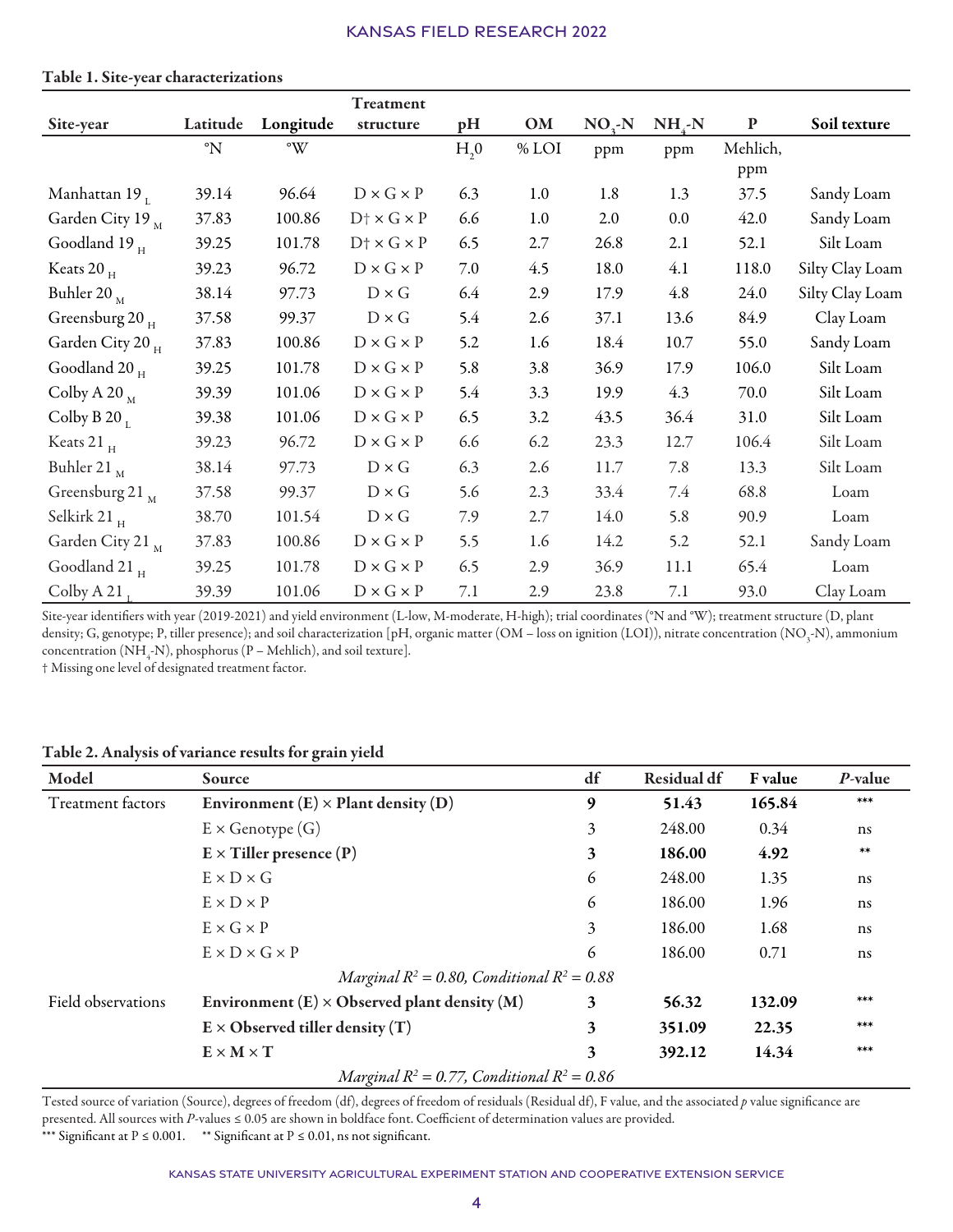

Figure 1. Mean yields and pairwise comparisons of treatment factors deemed significant in Table 2 (a, plant density; b, tiller presence) by yield environment (LYE, low-yielding environment; MYE, moderate-yielding environment; HYE, high-yielding environment). Means within a panel not sharing a common letter are significant at the 0.05 probability level.